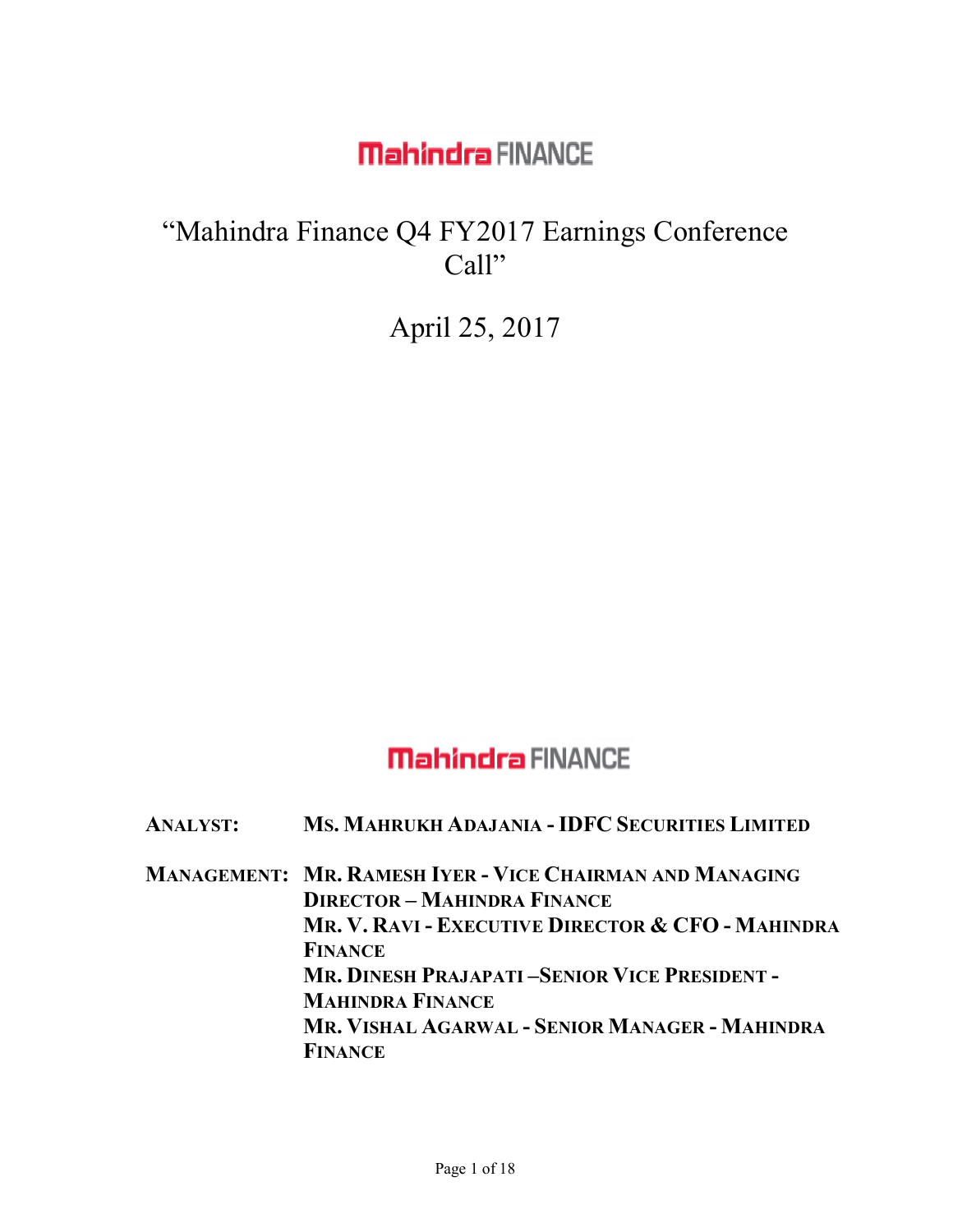- **Moderator:** Ladies and gentlemen good day and welcome to the Mahindra Finance Q4 FY2017 earnings conference call hosted by IDFC Securities Limited. As a reminder all participant lines will be in the listen-only mode and there will be an opportunity for you to ask the questions after the presentation concludes. Should you need assistance during the conference call please signal for an operator by pressing "\*" then "0" on your touchtone phone. Please note that this conference is being recorded. I now hand the conference over to Mahrukh Adajania from IDFC Securities. Thank you and over to you Madam!
- **Mahrukh Adajania:** Hello everyone. We are happy to host the Q4 earnings call of M&M Financial Services. We thank management for the opportunity. We welcome the management team of MMFS and all the participants. From the management team we have with us today Mr. Ramesh Iyer – Vice Chairman and MD, Mr. V. Ravi – ED and CFO, Mr. Dinesh Prajapati –SVP, Mr. Vishal Agarwal – Senior Manager. I hand over the floor to Ramesh Sir now for his opening remarks and his comments on the results. Thank you and over to you Sir!
- **Ramesh Iyer:** Good afternoon. Thank you everyone for joining this call. Fundamentally, let me tell you that we feel a little happier from what we have seen in this quarter, as our overall performance, while it might have missed the profit expectations, but we will kind of explain to you some of the inputs which have gone into the profits but more importantly on the fundamental side I think one very important thing to understand is we came out of a very very difficult quarter after the demonetisation and we had November – December really not in control of what it should be and the flow of that in rural took even longer than anywhere else it would have taken and therefore one should expect that the November – December impact continued till January at the rural market.

It is also from a very important event of excellent deal, good crop but unfortunately the cash flows could not be achieved in the month of November - December and in January the government mandis did start buying the crop and the flow started happening. February was a better inflow and March of course was a much better inflow.

We therefore very strongly believe that the sentiments have turned positive in rural after the initial impact of the demonetisation. It is also important to look at by state, certain events and happenings which along with a better farm cash flow helps improve the overall cash flow and if some of you recall in the past we have been talking about certain states like Maharasthra, MP, UP, Rajasthan, Karnataka, Tamil Nadu, which have been going through difficult times in the last 18 months and we did see improvements in some of the states over a period of time but as we close March most of these states have registered a good recovery from our perspective barring Karnataka, which continues to have continuing pressure but most of the states seem to be addressing the issues and at the state levels we have seen improvements at certain infrastructure cash flows and the farm cash flow together is one outcome the reason why we believe that the recovery are much better.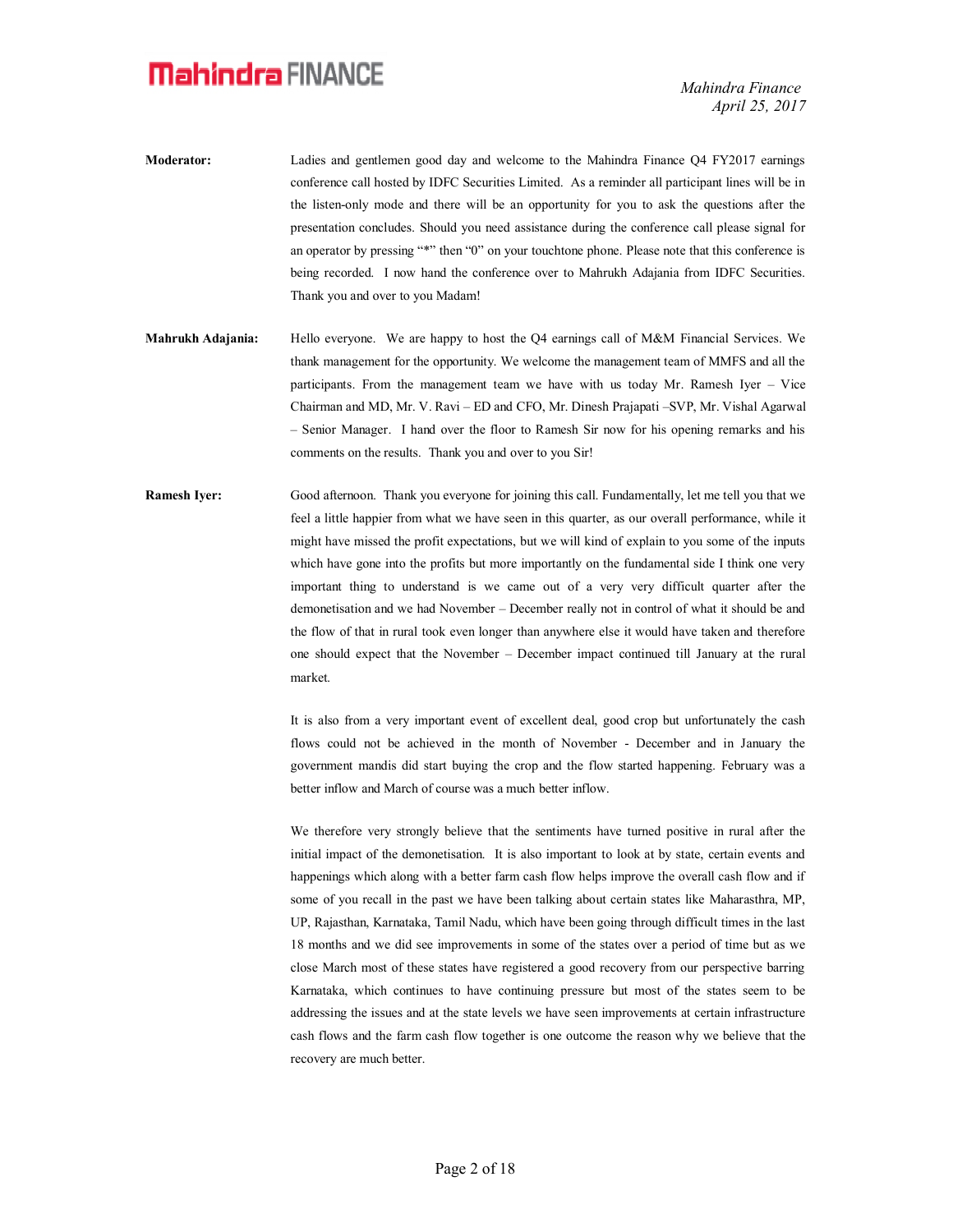Just to give you some quick understanding of numbers, I think in this quarter, we have had an overall collection efficiency, which was superior to the fourth quarter of last year by 2% but just March-March it was much higher than even the last March number. That is one.

Two, we have been resisting repossessions for quite sometime in view of the market conditions and we were uncomfortable repossessing vehicles because we felt that resale price or the immediate demand even for such repossessed vehicles could be low but as we reach the fourth quarter, we did realize that the demand is returning to some element of normalcy back and we did resort to repossession, but focusing on NPA accounts so that we can correct even the fundamentals going forward and we were happy to announce that most of the repossessions that got done during this period were all almost around the repossessed assets and even as of today as we speak we have about 12000 vehicles which were in-stock to be disposed of in the following quarters but they are all from NPA accounts.

So if you look at our gross and net NPA improvement I think it is an outcome of two or three things, one definitely a much better collection that has happened during this period. I think second, is the flow forward of the last 12 to 15 months business has been much lower and therefore at the first bucket of NPA is much much lower and third, the repossession of these vehicles from the NPA bucket which helps us either recover or settle or dispose-off these vehicles, so if these 12000 vehicles and its value was to be adjusted to our gross NPA number from a 9% gross that we have reported it actually comes down to something like a 8.1 and the net that we have reported of 3.6 comes down to 3.2.

I think that is the base number from which we have beginning the New Year. That gives us lot of confidence as we speak to say that at least the fundamental pressure on the NPA in some form has been addressed and it is an outcome of these sentiments and cash flows at the market level. Same is true when it comes to business. I think in this quarter we have registered close to 20%- 22% growth whereas on an overall basis the growth would be about 18%-19%. So I think the growth does seem to be coming back to some normalcy and the shape and the growth comes from also many, many cars that are entering these markets and we get benefit of the market share in most of this LMV segments and tractor has been done fairly well during this period and we have kind of gained a small market share but overall volumes have helped improve that.

The auto sector vehicles that is our auto vehicles have also done well where we have gained market share in the personal segment which has helped us maintain certain growth but our focus continues to remain in financing of pre-owned vehicle whether it is tractor, whether it is UV or whether it is cars, I think that is the other segment, which is registering growth for us and therefore the overall AUM growth has been maintained.

I think as we speak forward looking in terms of what else that can be done or what else we propose to do going forward, I think the focus is very clear that gain growth from hereon and ensure that without a much cost incurred, I think we have adequately resourced in terms of people, in terms of branch, in terms of reach and relationship, I think for the same cost that is currently in the book, we can actually improve our growth or productivity and we do expect that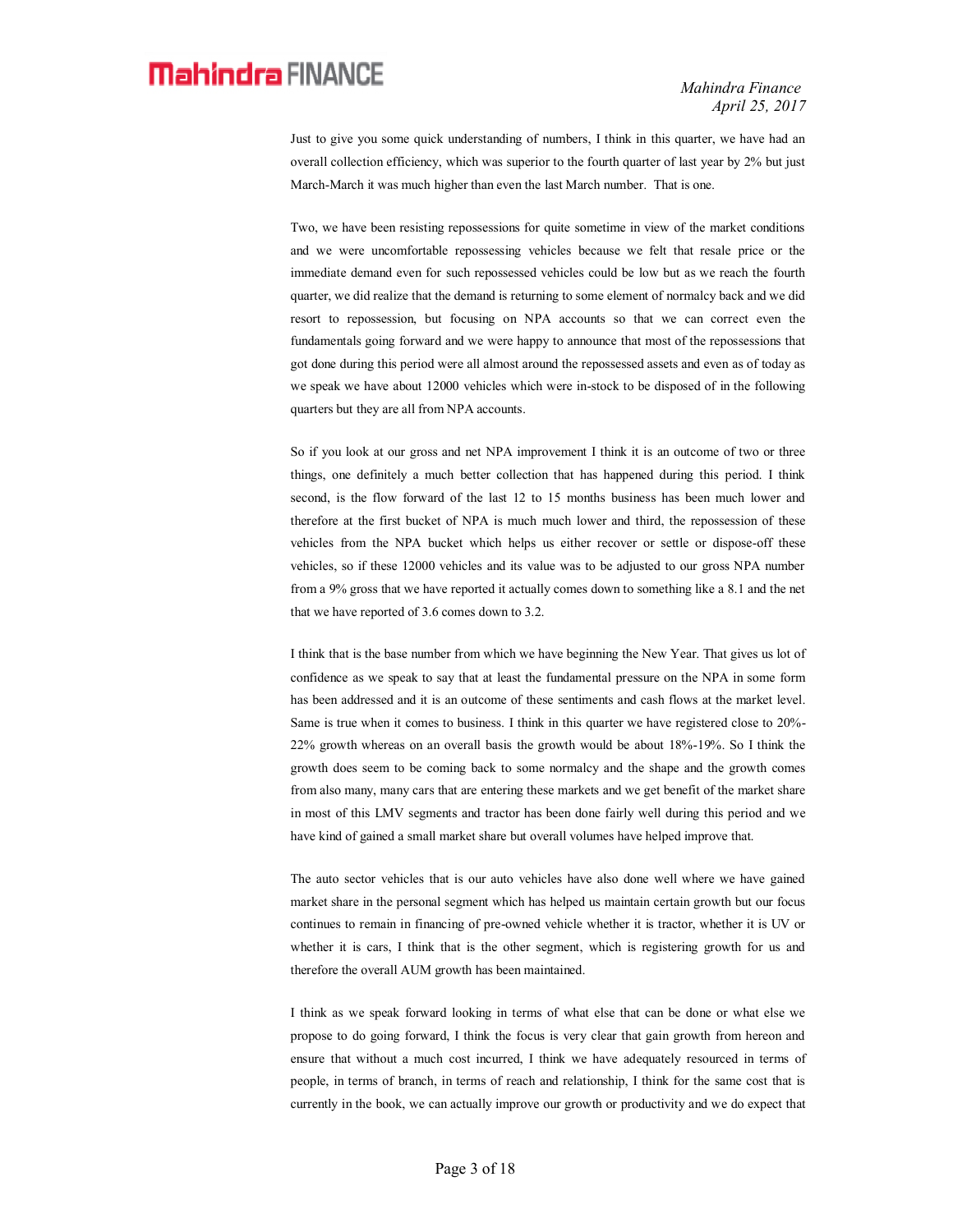*Mahindra Finance April 25, 2017*

to going to a 25% growth, we were not really need to add further cost. I think that is the time the cost efficiencies actually is going to kick in with the productivity going up and also I think if you look at our provisions for this quarter which looks little higher, it has two elements to it, one of course, last year in the first quarter we had taken certain credit for 100% provided item by valuing the underlying collateral. Our experience of the year, though we lost about six seven months not aiding to act will demonetisation kicking in November but just one January-March quarter had reflected a recovery from those contracts, at least about 10%-12% contracts have been resolved.

We believe that that is the trend that we need to take it forward to that extent we have left the credit in the book, which is about 80 Crores but we have reversed the balance so the PAT number that you see in this quarter has an impact arising out of the credits taken in some previous quarter, which have been reversed. So fundamentally we have made that correction as well. I think the focus will remain to focus on these kind of past provisions and we have separate verticals focusing on them and they will kick in to say what are the efficiencies there.

I think the other aspect one may want to look at is that in the third quarter, we had a credit from dispensation benefit of RBI and that has been fully addressed in this quarter. So if you look at this quarter has the correction from the first quarter credit it has a correction from the Q3 demonetisation credit and it has an impact of high NPA assets, which has been repossessed and sold and therefore the disposal losses. If one was to look at these three as not necessarily a repetitive event of going forward, I think one may want to look at the NPA provision numbers from a very different pedestal to where it is today and which is where it becomes important to understand that with the gross NPA at after the repossessed vehicle considered if it is at 8.1 or so and the net asset 3.2 with 62% cover and the forward flow substantially arrested, because if you look at the forward flow it has substantially arrested, I think one more data which may be interest you is, the total number of account which are in NPL as of March 31, is about 1,38,000 contracts are in NPA of which about 40,000 contracts have registered moment in this contract, even though they are in NPA they are not been fully paid for therefore they continue to remain in NPA.

So if we were to consider this 40-odd thousand contract the efforts are on and the cash flow comes in and they come out of NPA, then we are talking off a new low number in terms of the overall NPA is concerned. So I think it gives us confidence as we speak to you when we say, what do we see going forward, I think we clearly see that the sentiments remain positive. Of course one expects that this year monsoon does end up at least average plus if not substantially a good monsoon and we do not expect any new shocks in the system during this year. If those two considered, I think almost all OEMs are talking off wanting to grow in rural market we should get the benefit, pre-owned vehicle should register some benefit and the collection efficiencies if maintained on the basis of the sentiment that we see I think we once more believe that we can start improving on our result as we go along.

If you look at our ROA is currently at just 1% as we speak and that is the result of the high provision in the book but if we were to normalize it for extra provisions those have been made and if they are not repetitive in nature and if the net NPA remains at the level that we are, I think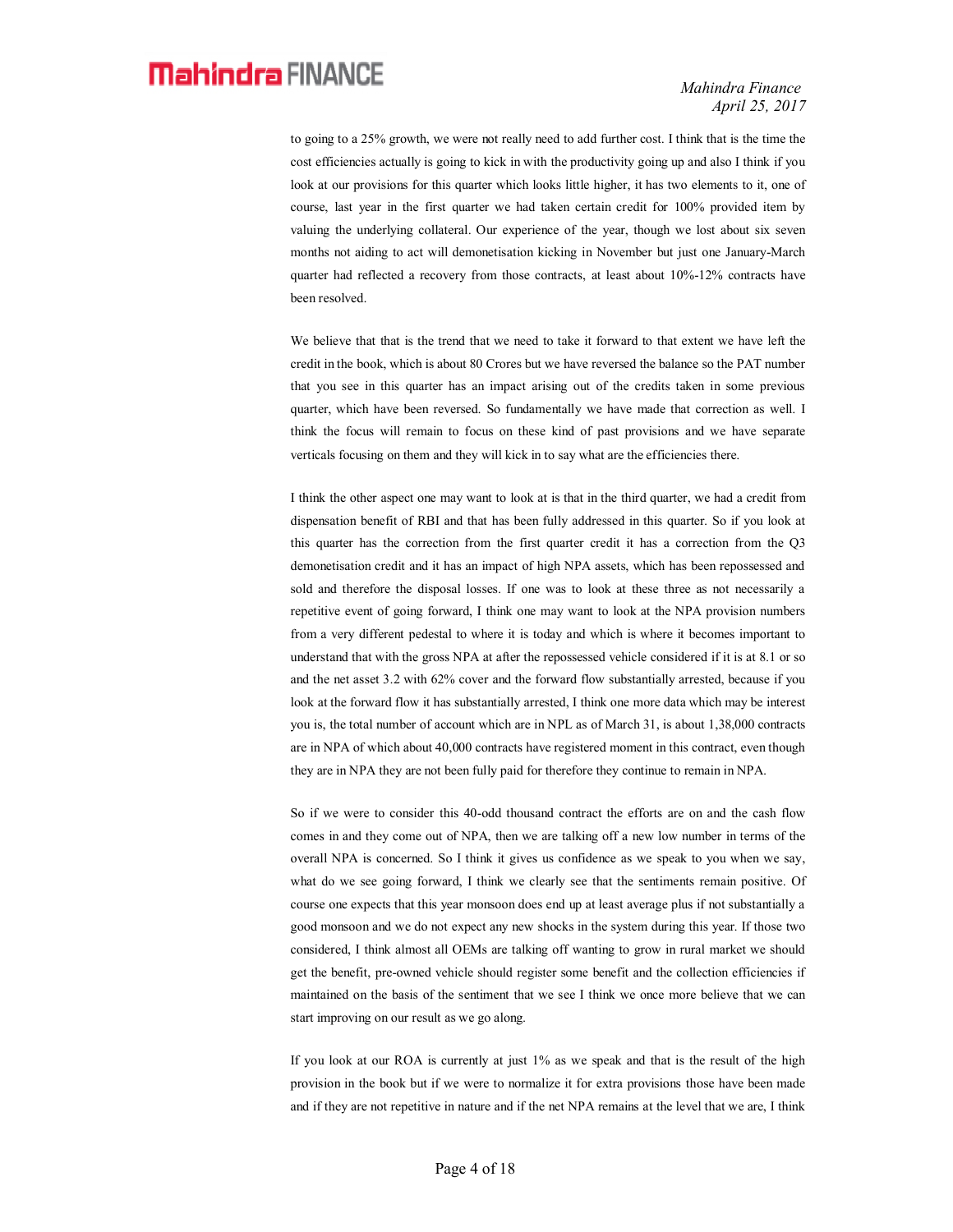there is a clear efficiency of at least 1% plus which can come in through NPA controls and with revenue growth as the volume increases and with rationalization of cost with the increased volumes we can save another 1% coming from the over a period of time.

I think these two are going to be our focus as we go along and if that is done well I think to get back to a return of 15% -16% is what we think we are going to focus on for the year in hand with us. But net-net I would think if you look at this 12 months and one must always consider this 12 months performance is an outcome of ten months effort because November-December virtually was a washout from a rural perspective, so the outcome is the 12-month effort and we do not expect many of these activities negatively, which impacted our balance sheet during this year or any of repetitive nature in the next year. So this was to be normalized for these two, our confidence and belief is that we seem to be kind of turning the corner and getting towards a more positive future than what we were explaining the last at least 18 months.

The subsidiaries have done well. The rural housing has maintained a growth of 30%. The book is about 5000 Crores. They had a PBT of 125 Crores and a PAT of about 82-83 Crores. The MIBL, that is our insurance broking had a PAT of about 53-odd Crores profit and I think they also have registered a 17% growth and their premium collections have been high and their penetration has been good. So I think even the subsidiaries are, I think adequately contributing to the growth of this company and if they are also confident maintaining this, along with our growth that we are forecasting from the market perspective, I think we seem to be turning the corner from where we are to where we want to move.

I think with these initial comments, I think I will open it up for the Q&A and then we kind of answer them as it comes along. Thank you so much.

**Moderator:** Thank you very much. We will now begin the question and answer session. We have the first question from the line of Jayashree Ram from Karvy Stock Broking. Please go ahead.

**Jayashree Ram:** Good evening Sir. Thank you very much for taking my questions. My first question is based on I have read the previous concalls, where we were talking about you wanting to concentrate more on the pre-owned vehicles. So can you tell me what would be the interest rate for such vehicles and what would be the LTV for that?

**Ramesh Iyer:** Let me first explain to you the LTV concept. We would normally use let us say a Mahindra First Choice Wheels or we will use a True Value kind of an outlet which are more institutional outlet or the business will come from C-to-C which is our existing customer wanting to sell his vehicle to someone else in the same vicinity or area and typically these vehicles are valued on the basis of, of course the age of the vehicle, number of years as well as the application of the product. So if you look at Mahindra First Choice have developed a blue book equivalent, which values this vehicle. We will look at that value as a backup value and we will consider about 60%-70% value of that vehicle for considering a refinancing. If it is from a customer to customer, I think fairly we know a judgment on that vehicle of how it has been used and what and what not, we assess the vehicle value and we go up to 50%-55% or may be 60%. The period of loan, which is another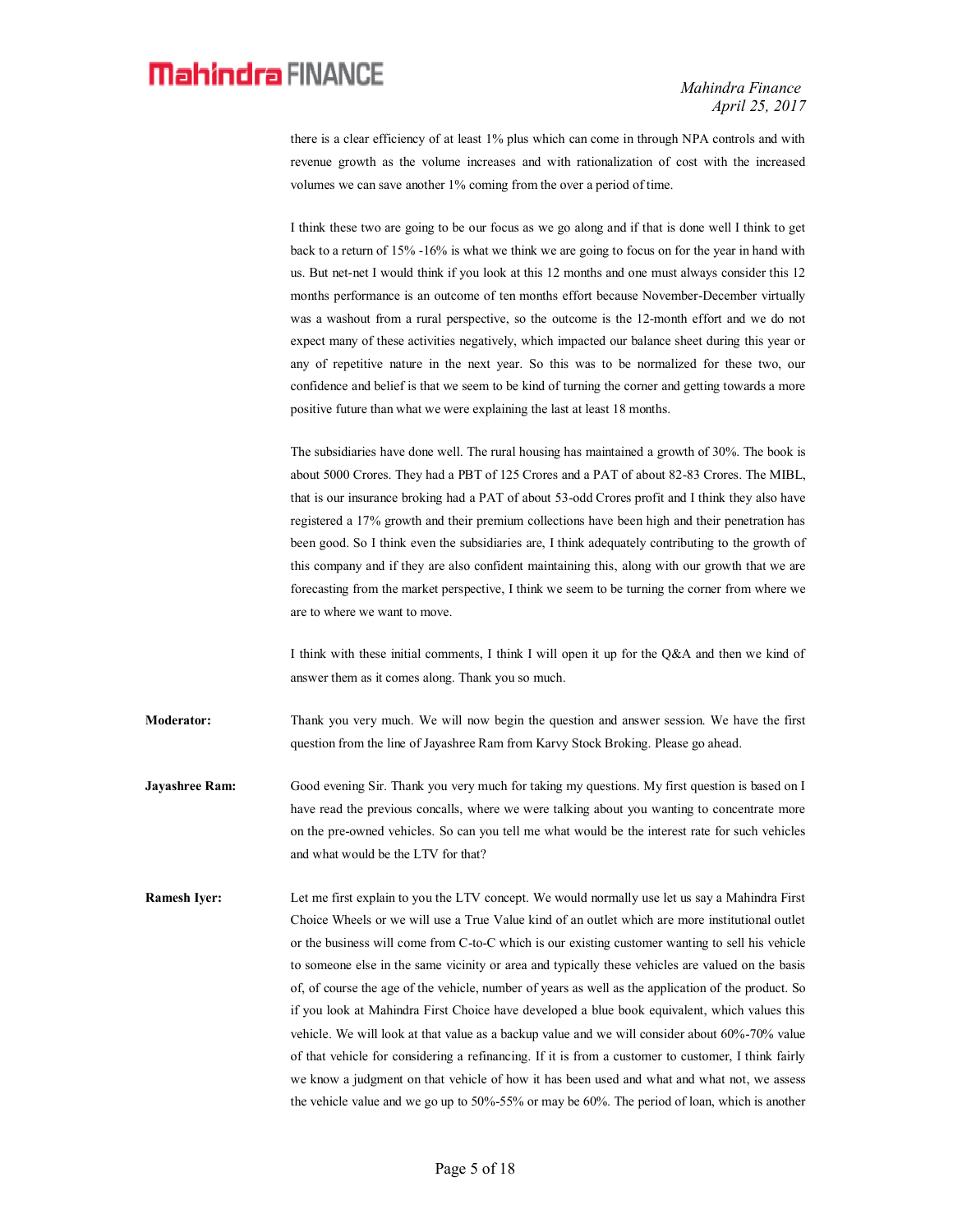important feature here is that we look at the overall life of this vehicle, suppose it is seven years or six years and if it has already lived a life of four years we will not give a loan for more than two years.

So if it is a five-year life vehicle, if three years it is already lived then they get a loan of about 18 months to two years. The rate range typically are anywhere between 17% and 18% going up to 21%-22% depending upon different model but the lowest, lowest would ever be about 16%-17% which will be a mid-size car or a very personal segment being bought by certain professionals at local level but most of the other vehicles like Bolero or a Pickup or a tractor or these kind of vehicles or a small car like Alto etc., will always small in the range anywhere between 19% to 20%-21%.

**Jayashree Ram:** So how do you see the demand picking up in this segment and do you think that you will get a good traction in terms of financing for this segment?

**Ramesh Iver:** One of course we are not very significant players for us to totally worry about what is the total transaction size or whatever. The advantage that we have is that we are not over concentrated on any product or any geography and our drive is to see whether it can be about 12% to 15% of our book as we go along and that is clearly visible and possible when we say with multiple range of vehicle. If we were to only focus on let us say few states and few products I think that will be hugely challenging but I think we have opened our own operations wherever we have our branches, we have a team operating from there to be able to do this business and therefore to reach a 12%-15% of a book size through pre-owned vehicle seems to be possible but at the market place I must tell you that the demand for pre-owned vehicle has not shown a substantial growth, while they kind of remained in a range bound for a simple reason that these vehicles many time are also cash bought etc., so even the supply side is little weak because if someone wants to sell a vehicle, is not selling it so easily because he may not want to accept the cheque and therefore there are some delays that is visible, but that is slowly changing with all the new digital interventions etc., and I think people are slowly accepting the fact that they may have to sell products in cheque basis rather than cash, so it is more a supply side issue rather than a demand side issue.

**Jayashree Ram:** Sir, regarding your NPA contracts, you said about, roughly, 1.38 lakhs are NPA contracts. Among those, what is the percentage between Mahindra and non-Mahindra vehicles, among that?

**Ramesh Iyer:** I will give you a guess number but Dinesh or someone will exactly check and may be let you know. My guess should be they will be pretty equal 50-50 types. It will not be very lopsided towards all Mahindra or absolutely no Mahindra. Because the book is 45% Mahindra, 55% non-Mahindra and our NPAs are not product NPAs, our NPAs are geography NPAs. And therefore, I am not expecting that the range will be too different where Mahindra is only 10% and 90% is others or the reverse but if your question is to address an answer, we have done no favour to Mahindra by doing any wrong financing and therefore I want to assure you that do not have the fear whether is this all wrong appraisal, wrong lending and therefore are this NPA very high for Mahindra versus non-Mahindra. I want to clarify to you, it is not so.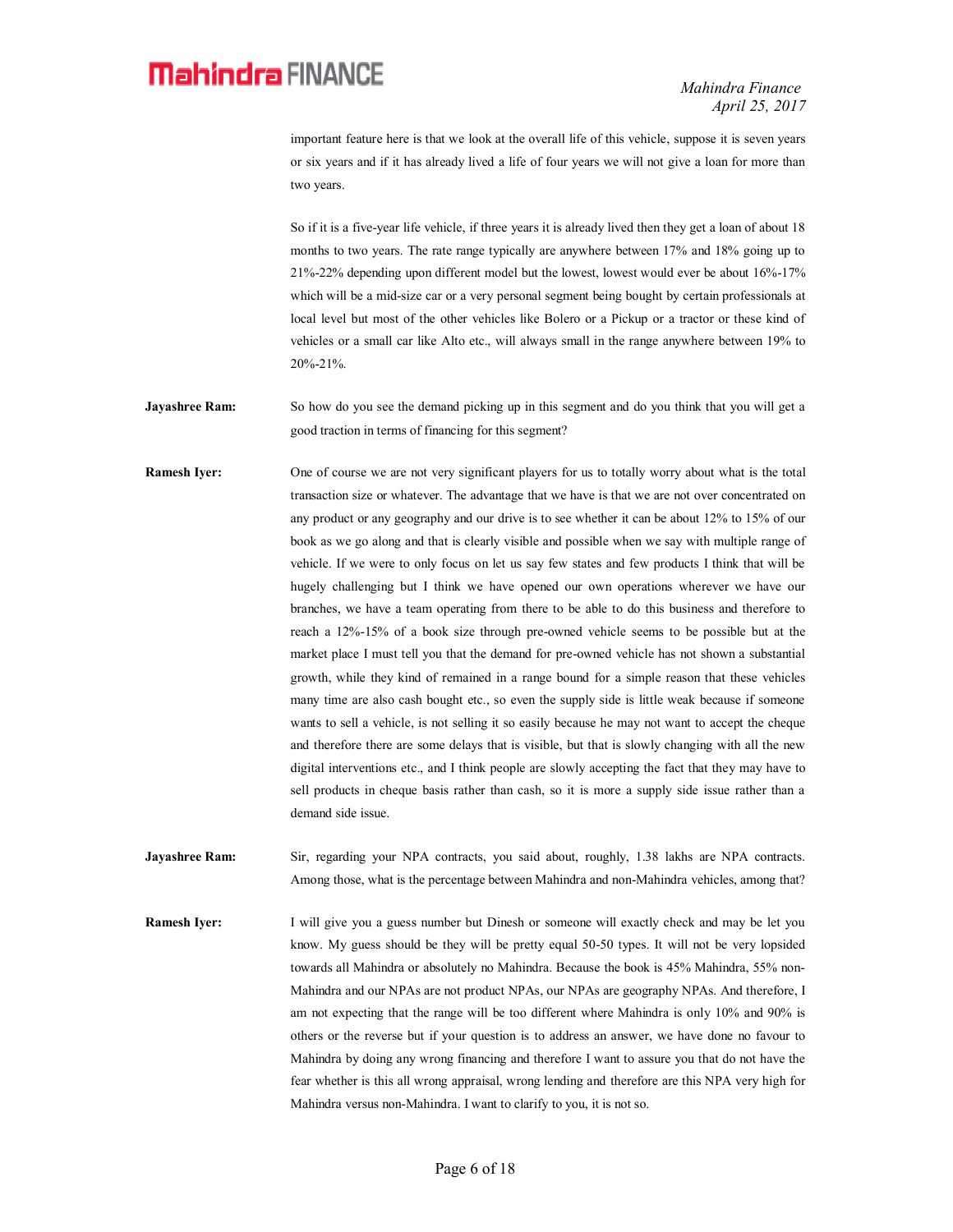**Jayashree Ram:** And you said there is geography NPA. So can you give me some breakup on that aspect?

- **Ramesh Iyer:** As I said, if you look at we have been always talking about six or seven states in the past Maharasthra, MP, UP, Karnataka, Tamil Nadu these are the five or six states, West Bengal, we have been talking about it almost all time in the past. We do tend to now except Karnataka and to some extent I would think Tamil Nadu because of whatever reasons that we know politically or otherwise, most of the other states have registered substantial improvement over where they were to where they are.
- **Jayashree Ram:** So if you look at 1.38 lakhs of NPAs, and most of which constitute Karnataka and Tamil Nadu regions, is that right?
- **Ramesh Iyer:** No it is not right. It has contributed from all states but these two states will have higher number but also we must give chance to others to ask questions, please.
- **Jayashree Ram:** Sir, actually I am looking at this Company the first time. So I would like to talk to you offline also. So who is the right person to contact?
- **Ramesh Iyer:** Dinesh Prajapati is the right person.
- **Jayashree Ram:** I will do that. Thank you very much.
- **Moderator:** Thank you. We take the next question from Nilesh Parekh from Edelweiss Securities. Please go ahead.
- **Kunal Shah:** Sir just wanted to get the sense in terms of this RBI dispensation, which we have used of Rs.670 odd Crores last quarter. So how has been the performance out there, how much have we recovered and how much has actually slipped into NPL during the quarter?
- **Ramesh Iyer:** I think the credit that we took were 150-odd Crores and against 670 Crores two-third is already recovered out of that but just to give you little more sense on numbers, this was constituting some 32000 contract of which 22000 contracts have been fully resolved, 4000 contracts have partly resolved but they continue to remain in NPA and another 4000 contracts where there were no movements. So technically out of 32000 about 4000 contracts which is 12% remains to be kind of resolved fully.
- **Kunal Shah:** Okay otherwise 24000 are completely resolved?
- **Ramesh Iyer:** That is right.
- **Kunal Shah:** Okay and in terms of the absolute number like one third of this would have split into NPL?
- **Ramesh Iyer:** Yes.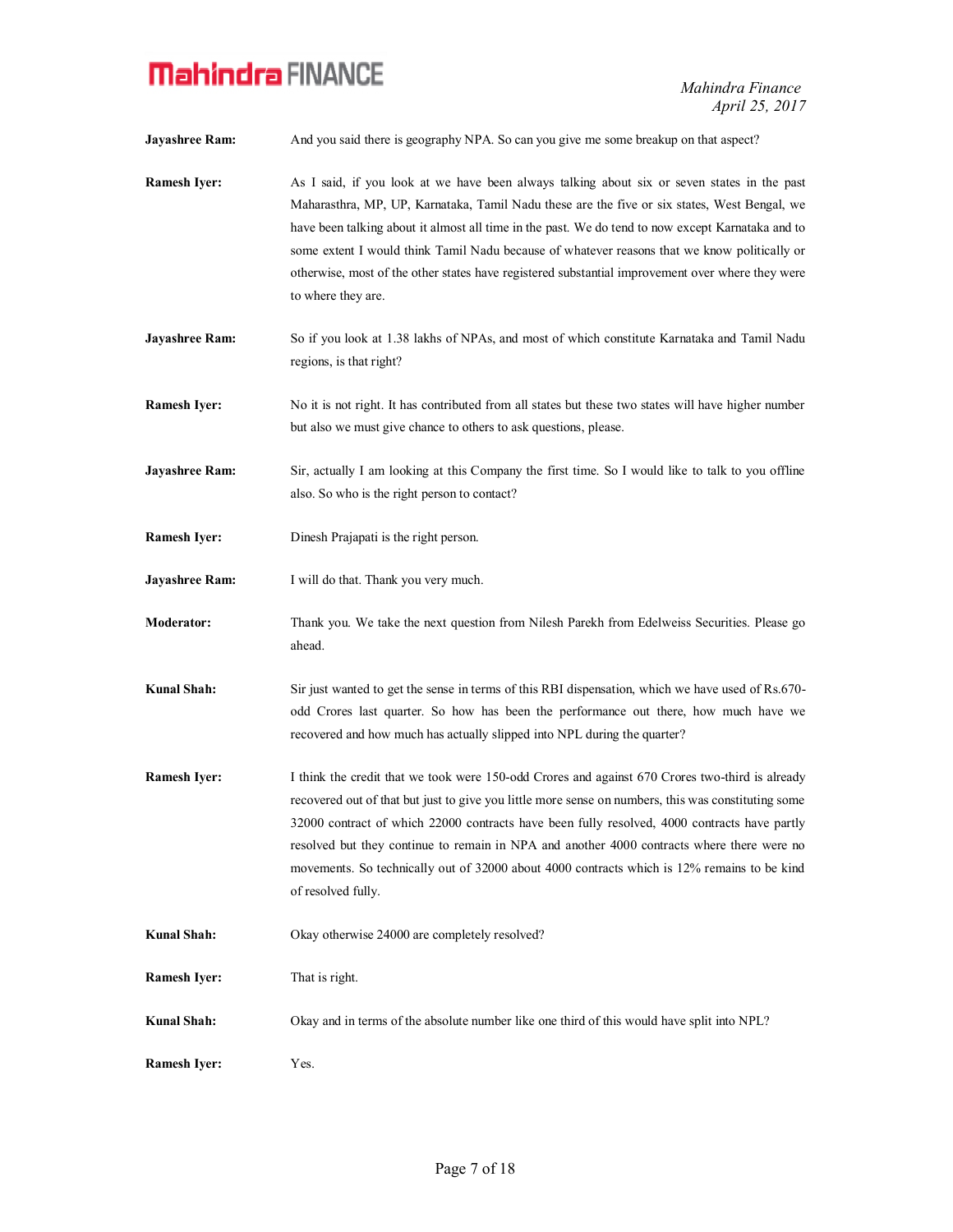| <b>Kunal Shah:</b>  | And this quarter there has been no - in terms of the NPL transitioning, there has been no<br>momentum around it?                                                                                                                                                                                                                                                                                                                                                                                                                         |
|---------------------|------------------------------------------------------------------------------------------------------------------------------------------------------------------------------------------------------------------------------------------------------------------------------------------------------------------------------------------------------------------------------------------------------------------------------------------------------------------------------------------------------------------------------------------|
| <b>Ramesh Iyer:</b> | I did not get your question, meaning what?                                                                                                                                                                                                                                                                                                                                                                                                                                                                                               |
| Kunal Shah:         | No, no, say, NPL transitioning towards 90 days, so?                                                                                                                                                                                                                                                                                                                                                                                                                                                                                      |
| <b>Ramesh Iyer:</b> | No, no. Transitioning effect is not here.                                                                                                                                                                                                                                                                                                                                                                                                                                                                                                |
| <b>Kunal Shah:</b>  | It is not yet over there?                                                                                                                                                                                                                                                                                                                                                                                                                                                                                                                |
| <b>Ramesh Iyer:</b> | No.                                                                                                                                                                                                                                                                                                                                                                                                                                                                                                                                      |
| Kunal Shah:         | Okay and then in terms of overall housing loan what is the home loan book?                                                                                                                                                                                                                                                                                                                                                                                                                                                               |
| <b>Ramesh Iyer:</b> | About 5000 Crores, about 4800 Crores, so close to 5000 Crores.                                                                                                                                                                                                                                                                                                                                                                                                                                                                           |
| <b>Kunal Shah:</b>  | And I want to get a sense in terms of this entire BS-IV vehicles, okay, so there is?                                                                                                                                                                                                                                                                                                                                                                                                                                                     |
| <b>Ramesh Iyer:</b> | I think can we take that offline because that is very technical and it will take very long time.                                                                                                                                                                                                                                                                                                                                                                                                                                         |
| Kunal Shah:         | Just want to get the sense, whether we have participated during this sale and maybe the pricing of<br>the vehicles at the time of repossession, has that got impacted overall?                                                                                                                                                                                                                                                                                                                                                           |
| <b>Ramesh Iyer:</b> | No, impact on repossession is too premature to make any comment but our participation was not<br>there because I think the dealers with the OEMs did whatever they were to do I think most of the<br>OEMs have confirmed to them that they will pick up the loss if they cannot sell this vehicle etc.<br>so we will get participation rights only when they start retailing this vehicles or if they have<br>already retailed the vehicle and the retailing has been done on the basis of the new price if it is a<br>discounted price. |
| <b>Kunal Shah:</b>  | Okay so that would happen in Q1 ideally?                                                                                                                                                                                                                                                                                                                                                                                                                                                                                                 |
| <b>Ramesh Iyer:</b> | What would happen in Q1?                                                                                                                                                                                                                                                                                                                                                                                                                                                                                                                 |
| <b>Kunal Shah:</b>  | So, once the retailing happens, if we get a chance to participate?                                                                                                                                                                                                                                                                                                                                                                                                                                                                       |
| <b>Ramesh Iyer:</b> | Yes, I mean if they have not done we will get it if they have already done it would have gone in<br>March itself.                                                                                                                                                                                                                                                                                                                                                                                                                        |
| <b>Kunal Shah:</b>  | No, Sir, overall, when you look at the disbursements, in fact that traction has been pretty good,<br>but there has been some kind of a discounting which has been going on all through March. So I<br>think maybe in terms of - when you look at it in terms of the number of vehicles, which would<br>have got financed, I think the traction should have been much better in Q4?                                                                                                                                                       |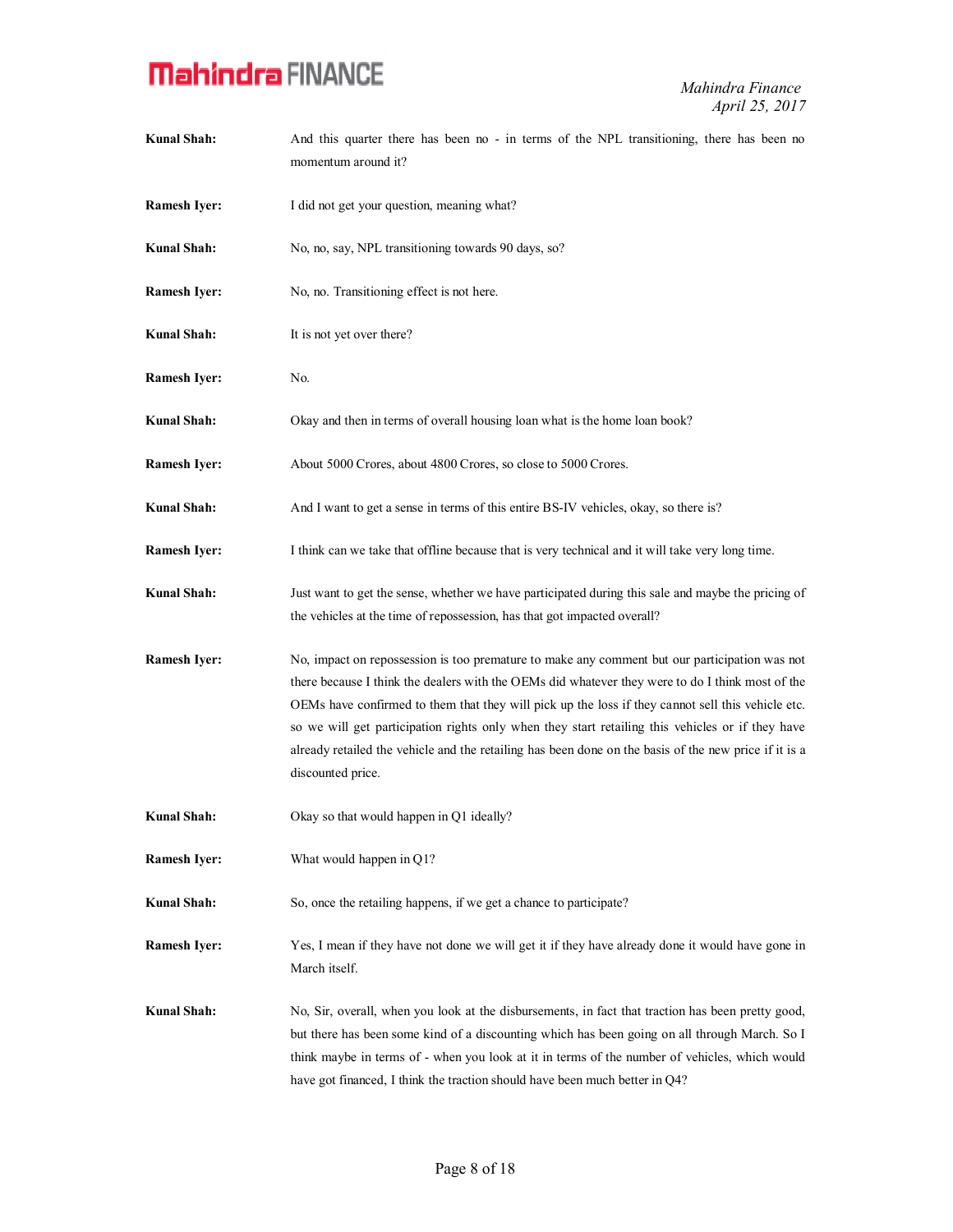*Mahindra Finance April 25, 2017*

- **Ramesh Iver:** But in our case since it is a mix of many products like Maruti and everyone else I think the overall discounting benefits may be 8% - 10% kind of a situation so if we have grown disbursements by 23%, I think volume will also be just about the same will not be substantially higher because the, in a commercial kind of a vehicle, which had a 20%-25% kind of a discount. Because in BS-III impact on car was closed to zero there was no impact per se in a big way.
- **Kunal Shah:** Thank you Sir.

**Moderator:** Thank you. We take the next question from the line of Manish Ostwal from Nirmal Bang Securities. Please go ahead.

**Manish Ostwal:** My question on this lower cost of fund benefit reflective on margins, why it is not reflecting the entire FY2017 numbers?

**Ramesh Iver:** The benefit has just about come and the disbursements have also happened now. Possibly you will see some of this going forward plus we do not get the benefit in 100% of our book only to the extent either fresh borrowing or to the extent of replaced borrowing. So if there is a half a percent benefit effectively we may get 20 basis point benefit types. But in any case they will come to us only in the following few months I mean if it has just about happened.

- **Manish Ostwal:** And secondly Sir, you have talked about two levers to ROA; one is NPA control and second is cost control. So, especially on the cost control side, you said 1% improvement could be possible. So what are the levers to that extent, digitalization or recovery thing?
- **Ramesh Iyer:** Let me kind of first correct you. 1% improvement in the NPA side and not on the cost side because NPA has two elements one is going forward we may not have to provide as high as we are doing. Two, we can get benefit of what we have already provided when we recover so therefore NPA reduction would be much higher. The second I said is the productivity improvement of revenue generation out of the same cost and then the cost reduction by itself may possibly be 25 basis point or so because there are not so many heads for us in terms of cost is concerned it is people cost and therefore their related variable cost like travelling, conveyance and all those kinds of stuff.

**Manish Ostwal:** And last, one data point; of this total provisioning during this quarter, what is the one-off aggregate number of provision, because there is some confusion I have. So, could you repeat that thing? That is all.

**Ramesh Iyer:** I think it is about 115 Crores or something like that, which is towards the benefit that was taken in the first quarter of last year when 100% provided assets we took a credit for the underlying collateral over a period of time we have reviewed our experience and we have already left back about 80 Crores still remaining to the adjusted which we believe will come through recovery or settlement and to that extent therefore what was additional about 115 Crores or so, has been fully written off.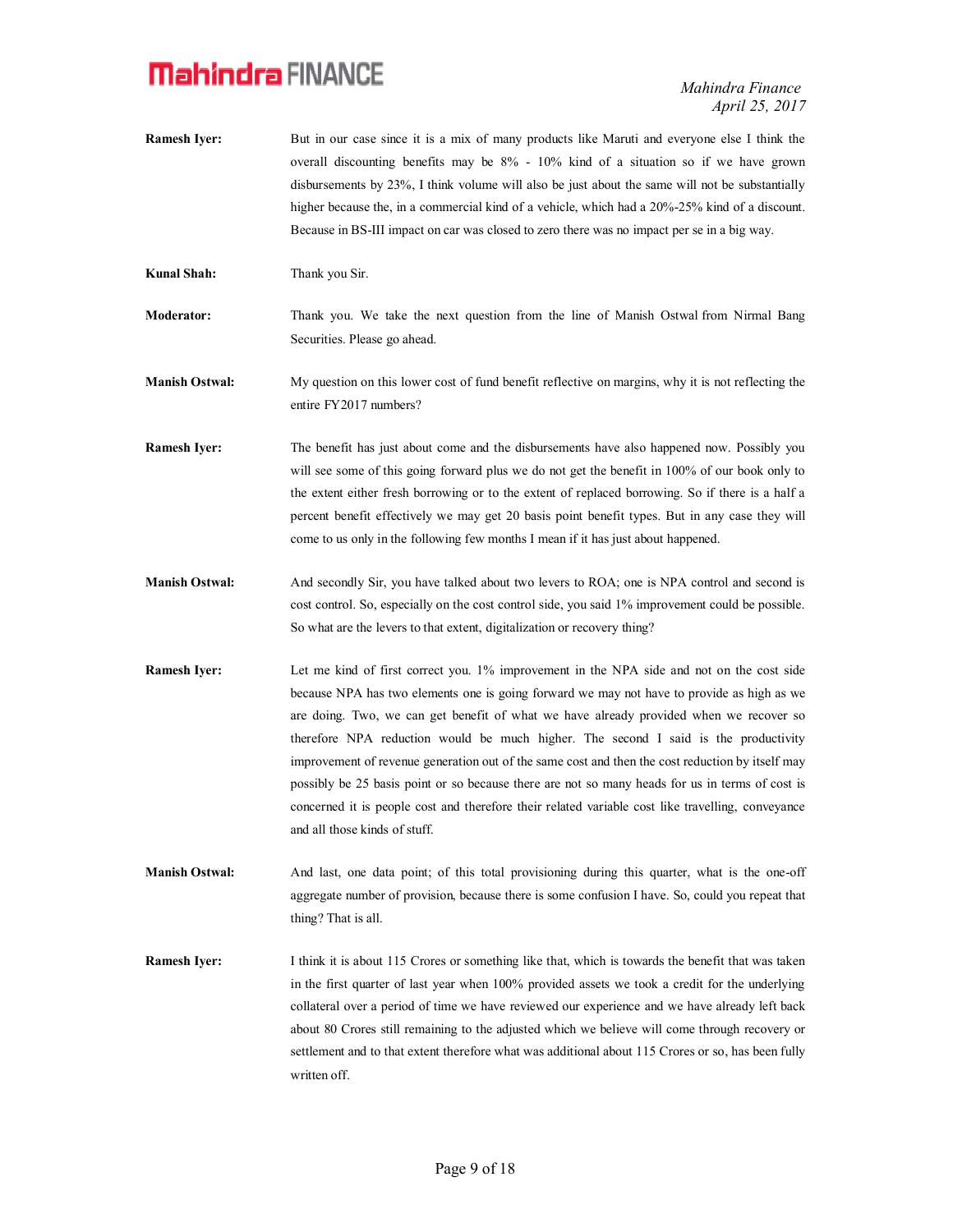*Mahindra Finance April 25, 2017*

| <b>Manish Ostwal:</b>   | Thank you Sir.                                                                                                                                                                                                                                                                                                                                                                                                                                                                                                                                                                                                                                                 |
|-------------------------|----------------------------------------------------------------------------------------------------------------------------------------------------------------------------------------------------------------------------------------------------------------------------------------------------------------------------------------------------------------------------------------------------------------------------------------------------------------------------------------------------------------------------------------------------------------------------------------------------------------------------------------------------------------|
| <b>Moderator:</b>       | Thank you. The next question is from the line of Viral Shah from Credit Suisse. Please go ahead.                                                                                                                                                                                                                                                                                                                                                                                                                                                                                                                                                               |
| <b>Sunil Tirumalai:</b> | Good evening Sir. Sunil Tirumalai from Credit Suisse. We just got the presentations. So you<br>have given this new information now on slide 38 on count of NPA and repossessed stock. Can<br>you please explain what is the percentage of live cases under NPA in that?                                                                                                                                                                                                                                                                                                                                                                                        |
| <b>Ramesh Iyer:</b>     | No, live cases means the number of contracts that we have and the NPA contract as a percentage<br>to that so we have I think it is about 19-odd Lakh live cases and 138000 NPA cases so if you<br>were to look at it that way.                                                                                                                                                                                                                                                                                                                                                                                                                                 |
| Sunil Tirumalai:        | So the average loan per NPA account is smaller than the average loan per account on the overall<br>portfolio?                                                                                                                                                                                                                                                                                                                                                                                                                                                                                                                                                  |
| <b>Ramesh Iyer:</b>     | Yes on the value base.                                                                                                                                                                                                                                                                                                                                                                                                                                                                                                                                                                                                                                         |
| Sunil Tirumalai:        | And the growth of 23%, the disbursement value of asset financed growth that you have seen<br>about 23% for the quarter and that's a number that's been accelerating. So, you would agree that<br>we have not seen a rapid improvement in asset quality? So what is giving the confidence on<br>continuing with the strong growth?                                                                                                                                                                                                                                                                                                                              |
| <b>Ramesh Iyer:</b>     | If you look at the overall asset quality you may not get that view but if you look at the number of<br>new account becoming NPA that has substantially come down so which is an outcome of<br>forward flow of NPA has definitely getting arrested but the once who are already in NPA are not<br>able to earn enough to be able to pay at a time four or five installments to come out of it and<br>therefore you must also look at and I have said in my initial comments that out of 1,38,000<br>contract there are about 40-odd thousand contract where even in this quarter the recovery has<br>happened but they have not paid enough to come out of NPA. |
| Sunil Tirumalai:        | And Sir, lastly just a suggestion if -- I mean, the amount of disclosure is really good, but we get<br>really little time to go through it before the call. I think we're actually okay if the call is<br>happening the following day the after the Board meeting and that's a fairly well established<br>practice. Just a suggestion Sir, I mean, so that we will have meaningful time to go through the<br>disclosures.                                                                                                                                                                                                                                      |
| <b>Ramesh Iyer:</b>     | Sure we will also give you some offline time if required more clarification.                                                                                                                                                                                                                                                                                                                                                                                                                                                                                                                                                                                   |
| Sunil Tirumalai:        | Thank you.                                                                                                                                                                                                                                                                                                                                                                                                                                                                                                                                                                                                                                                     |
| <b>Moderator:</b>       | The next question is from the line of Ankit Ladhani from UBS Securities. Please go ahead.                                                                                                                                                                                                                                                                                                                                                                                                                                                                                                                                                                      |
| Ishank:                 | This is Ishank from UBS. Just on asset quality, so we have discussed that new account that is<br>coming into NPA has declined in this quarter. But can we share some numbers on what is the<br>trend this quarter in $Q4$ , versus historical numbers, or in $Q3$ , this after adjusting for accounts                                                                                                                                                                                                                                                                                                                                                          |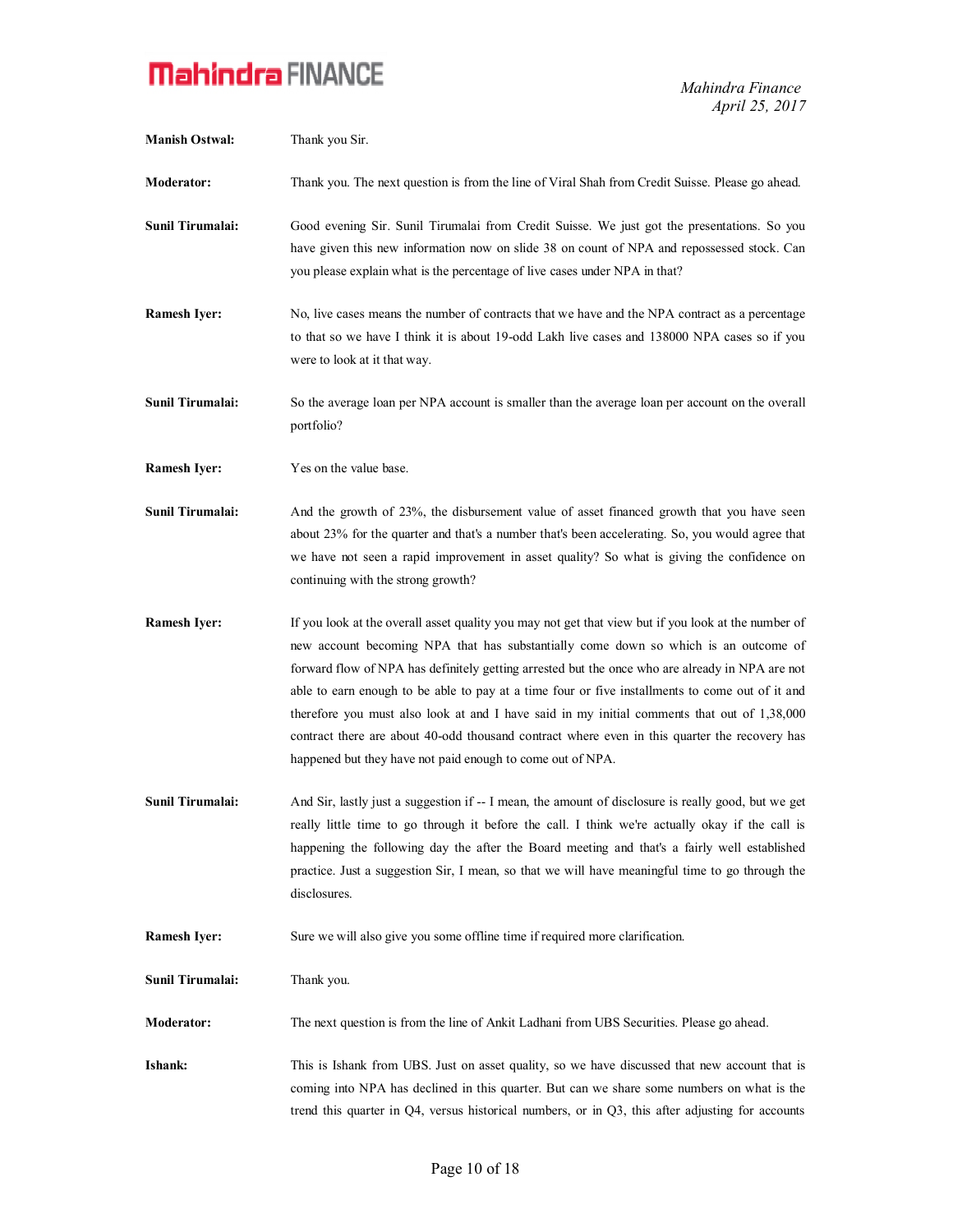which benefited from RBI dispensation in Q3 and that were classified into NPA in this quarter, so can you share the numbers?

- **Ramesh Iyer:** So Dinesh will possibly reach out or you can reach out him but two numbers that I can remember I will share with you. As I told you dispensation numbers were 32000 contracts of which 24 has been fully resolved and 4000 has been partially resolved and 4000 therefore remains to be yet resolved. So that is one number. The other is out of 138000 contract about 40000-odd contracts were also in NPA as of March 2016. So effectively one can say about 80000-odd contracts are new NPAs of this year, which could be from a previous business, or it could be from a current year's business. And from a current year's business the number that flown into NPA is substantially lower and which is why I made that comment that forward flow is not as high as it used to be in the past, but to your other question of, between last year's March ending versus or December ending versus March ending what was number etc. I think we do not have it ready per se but I think if you have Dinesh's number, you reach out him he will definitely give you the one additional input that you are looking for.
- **Ishank:** And our target ROEs of 15%, 16% for FY2018 and target gross NPL reduction of 1%, now, next year we will also move to 90 days, right? So when we are saying this 1% NPL reduction, have we factored in the provisioning required or let us say incremental NPL that will come from?
- **Ramesh Iyer:** No. As of today, we are not talking of 90 days so as it moves we will speak about it more clearly but you must understand this 1% reduction that I am talking off is from two ends. One, that we may not be required to provide NPA as high as we were required to provide in the past with conditions changing and two, when conditions change whatever that we have provided for also has an ability to be recovered. So if you get half-a-percent benefit from what is provided for and half-a-percent less to be what is required to be provided that is what adds to the additional one percent.
- **Ishank:** And just two last question on housing finance business. So, far we have seen good growth of almost 50% in last two years. Is there any medium-term guidance that you want to share on that? And is there any capital raising plan in the - infusion plan in the housing plan subsidiary?
- **Ramesh Iyer:** No, infusing plan is, of course it is a growing business and therefore capital need is going to be contingent. We just did a right issue where both the investors, both Mahindra Finance and NHB have participated in their appropriate share and so therefore they will be supported with capital required. As far as the mid term plan is concerned, I think the rural business in itself has an ability to keep maintaining this growth of 30% to 50% because I do not think we are yet anywhere near capitalizing on the potential available there. But in the next two years you will also see the book composition changing, to about 15%-20% of the book will come from the affordable housing and this semi-rural housing portfolio, so that is going to be a new beginning and therefore if it has to be compared to its base it will be with no, I think currently may be 8%- 10% of the book or so, so therefore the growth to maintain a 30%-50% whether it is 30% or 40% or 50% over a period but I think next two years that kind of a growth from a potential point of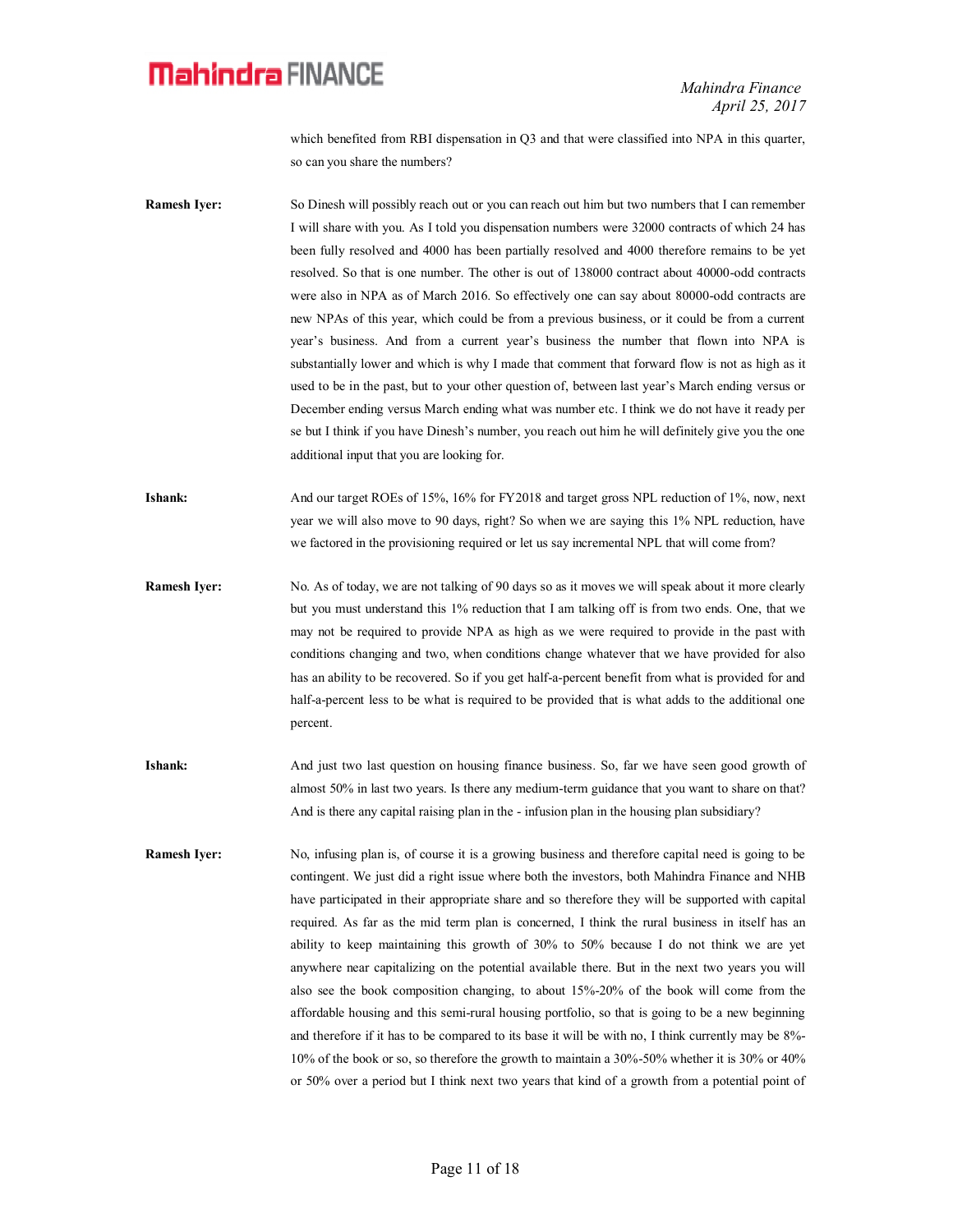view we do not see it as a challenge. And therefore to that extent the capital required will be provided for.

| Ishank:             | Thanks a lot.                                                                                                                                                                                                                                                                                                                                                                                                                                                                                                                                                                                                                                                                                                                                                                                                                                                                                                                                                                                                                                                                                                                                                                                                                                     |
|---------------------|---------------------------------------------------------------------------------------------------------------------------------------------------------------------------------------------------------------------------------------------------------------------------------------------------------------------------------------------------------------------------------------------------------------------------------------------------------------------------------------------------------------------------------------------------------------------------------------------------------------------------------------------------------------------------------------------------------------------------------------------------------------------------------------------------------------------------------------------------------------------------------------------------------------------------------------------------------------------------------------------------------------------------------------------------------------------------------------------------------------------------------------------------------------------------------------------------------------------------------------------------|
| <b>Moderator:</b>   | Thank you. The next question is from the line of Aadesh Mehta from Ambit Capital. Please go<br>ahead.                                                                                                                                                                                                                                                                                                                                                                                                                                                                                                                                                                                                                                                                                                                                                                                                                                                                                                                                                                                                                                                                                                                                             |
| <b>Adesh Mehta:</b> | Thank you. So, Sir, with this announcement of farm loan waivers, are we seeing recoveries in our<br>tractor NPAs getting delayed?                                                                                                                                                                                                                                                                                                                                                                                                                                                                                                                                                                                                                                                                                                                                                                                                                                                                                                                                                                                                                                                                                                                 |
| <b>Ramesh Iyer:</b> | We have seen this kind of announcement even in the past. I think it is important to understand the<br>segment of customers who gets benefited by this. So they are not farmers who buy asset because<br>someone who is buying a tractor or someone who is buying a equipment is investing something<br>like 25% and on the tractor price of Rs.4 to Rs.6 lakhs he is investing one and a half lakh – two<br>lakh of rupees, so he is not the one who is looking for waiver. These are kind of a crop loan, seed<br>loan, personal loan, labour loan kind of a farmer type segment whose loan ranges anywhere<br>20000-30000 kind of a situation. And they must be already an NPA customer at the bank, they<br>are not regular paying customer who gets the loan waiver benefit so these are customers who<br>have just taken a loan and not been able to repay let us say last two or three years or whatever, so<br>they get waiver. Yes, why not if such a waiver announcement comes, some people will come and<br>ask a question can we also get some interest concession, is it also applicable to us but they are not<br>a major movement towards do not repay NBFCs and we want a waiver type, they are not a that<br>segment of customer. |
| <b>Adesh Mehta:</b> | But then we should expect the haircuts to get bigger, right, on this kind of NPAs?                                                                                                                                                                                                                                                                                                                                                                                                                                                                                                                                                                                                                                                                                                                                                                                                                                                                                                                                                                                                                                                                                                                                                                |
| <b>Ramesh Iyer:</b> | Exactly meaning what?                                                                                                                                                                                                                                                                                                                                                                                                                                                                                                                                                                                                                                                                                                                                                                                                                                                                                                                                                                                                                                                                                                                                                                                                                             |
| <b>Adesh Mehta:</b> | The concessions, which we are giving to the borrowers, should, that be?                                                                                                                                                                                                                                                                                                                                                                                                                                                                                                                                                                                                                                                                                                                                                                                                                                                                                                                                                                                                                                                                                                                                                                           |
| <b>Ramesh Iyer:</b> | I will jump with joy if many, many NPA customer comes and says give me concession I want to<br>close your loan. Because giving concession is cheaper than incurring a cost of recovery so please<br>understand NPA customers in life have to always chased, collected, repossessed, disposed off<br>and written off, it is normal customer who will come and say I paid you regularly give me some<br>concession, it will never be an NPA customer.                                                                                                                                                                                                                                                                                                                                                                                                                                                                                                                                                                                                                                                                                                                                                                                               |
| <b>Adesh Mehta:</b> | And last question, Sir. What percentage of our book would be through tie-ups with OLA and<br>Uber?                                                                                                                                                                                                                                                                                                                                                                                                                                                                                                                                                                                                                                                                                                                                                                                                                                                                                                                                                                                                                                                                                                                                                |
| <b>Ramesh Iyer:</b> | Very, very small. It is more I think a desire to grow big with them and of course it is a potential<br>to possibly grow big with them but please do not get carried away by large numbers that OLA,<br>Uber etc., are saying they will do 5 lakh taxi next two year and all, currently it is a very small<br>number in the overall book. It is a 1000 vehicle kind of overall and we have done some 7-8                                                                                                                                                                                                                                                                                                                                                                                                                                                                                                                                                                                                                                                                                                                                                                                                                                           |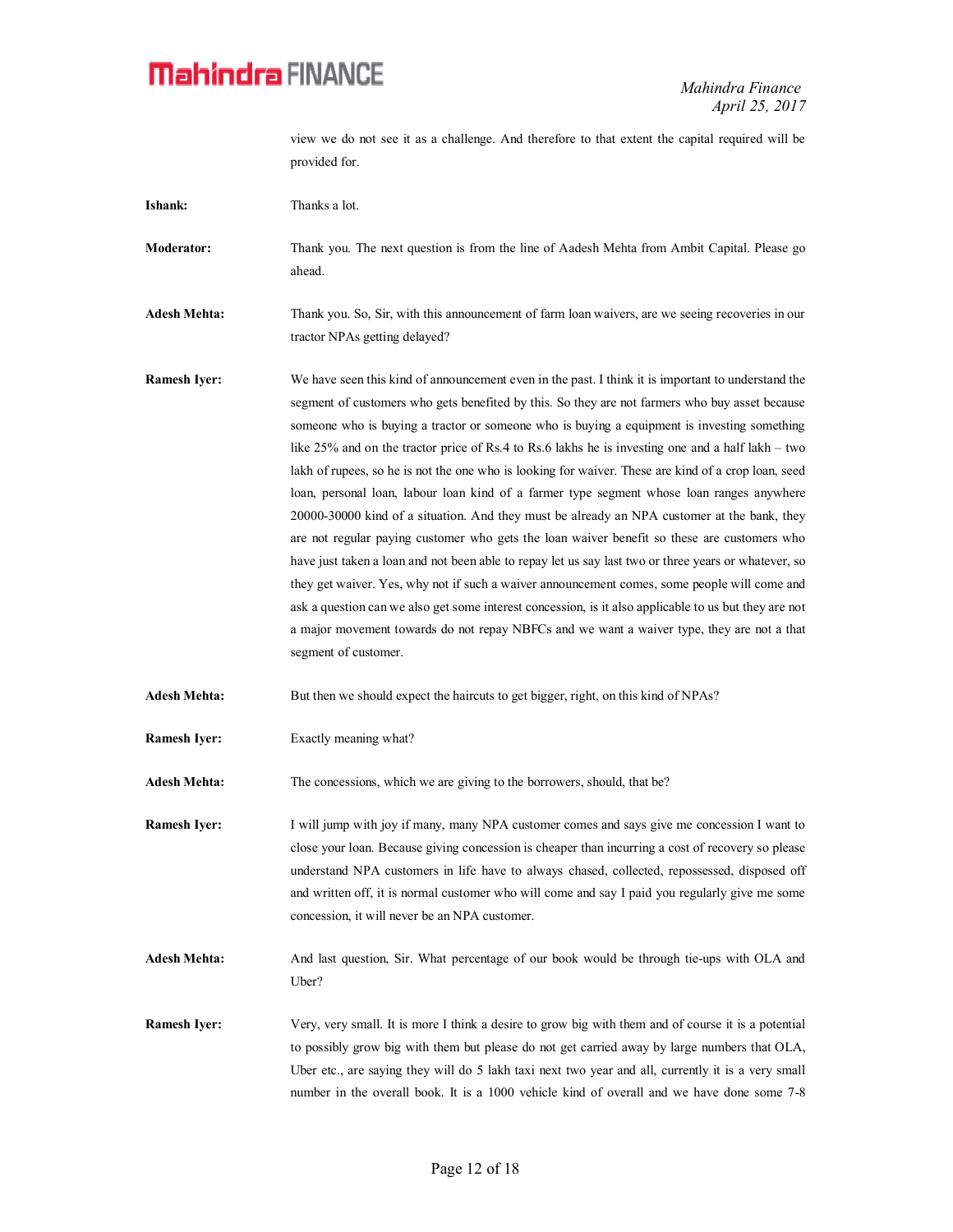thousand vehicles or so but they are also not that aggressively growing at this stage, they also have enough problems to fix.

- **Adesh Mehta:** And this would be mostly in which geographies; it would be in South India, North, West?
- **Ramesh Iyer:** I think it is South to some extent and North to some extent which is Delhi and around and of course Maharasthra. Maharasthra means more Mumbai, Pune, Bengaluru, Chennai, Delhi are the five-six states and Kolkata.

**Adesh Mehta:** Thanks a lot Sir. That is it from my side. Wish you all the best.

- **Moderator:** The next question is from the line of Karthik Chellappa from Buena Vista Fund Management. Please go ahead.
- **Karthik Chellappa:** Thank you for the opportunity Sir. My first question is on our capital position. If I look at our Tier 1, which is at about 13.2%, it is probably the lowest in the last 12 quarters. Now, given that we are now comfortable accelerating our growth, even assuming a 14%, 15% ROE for next year, we'll probably end up consuming capital. So how are we thinking about capital raising at some point of time in future?
- **Ramesh Iyer:** I think we will more actively discuss this subject two quarters from today and if things go the way we think we want to go I think the third, fourth quarter should see us also in action.
- **Karthik Chellappa:** Sir, as far as the additional provision on account of reversal of the realizable value is concerned, the amount in the disclosure is about Rs.106.91 Crores. Now although we have chosen to term this as additional provision, this is in effect some kind of acknowledgment that that realizable value will not be recognized, right - will not be realized?
- **Ramesh Iver:** So let me reword this by content you are perfectly right. I think what we mean is when we took this dispensation of this credit benefit, our belief was in a one-year time we should be able to show substantial progress to this account. Given that we know where the customer is, we know is there is an asset or we use a legal mechanism. Unfortunately after taking this credit up to January we could not really press many action because initially the monsoons and then demonetisation so whatever 10%-12% that we have solved during July to March is an effective outcome of efforts put in the last quarter and largely the last two months of the last quarter. Now this is the actual fact. But the result being what it is we did not want to continue with this provision because that is what we originally estimated in our mind as to what is the time required. I have reasonably sure in my mind that while we have taken this reversal in this quarter but the effort will continue around these contracts for gaining whatever that we can and in my comment when I say that we are looking at one percent benefit to come from the NPA accounts going forward, half-a-percent will come from past provisions a portion of which will include also these kind of contracts.
- **Karthik Chellappa:** So, in effect, can we say that the estimated realizable value credit that we have taken, for cases which has not been solved is effectively zero on April 1, 2017?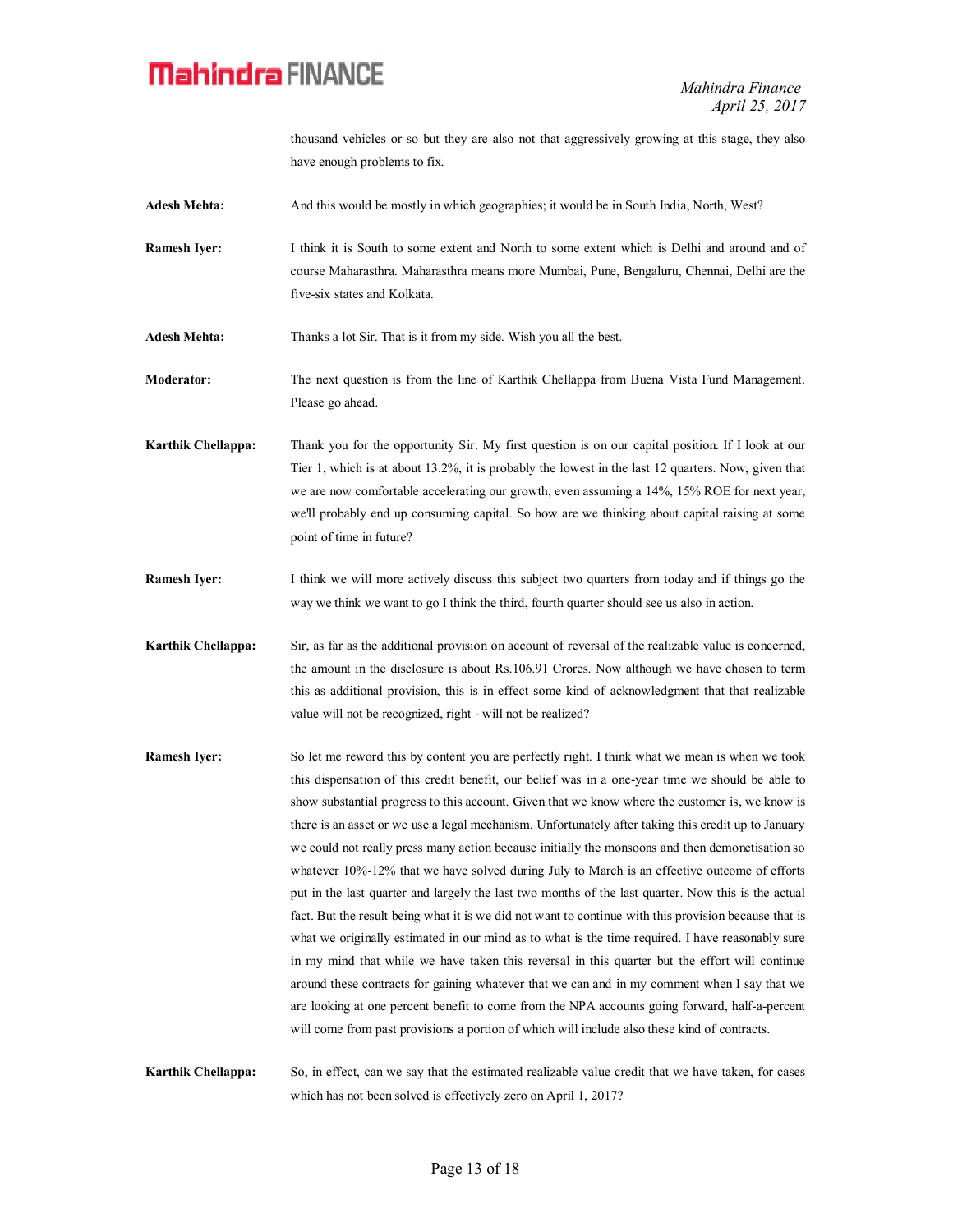*Mahindra Finance April 25, 2017*

**Ramesh Iver:** So there is some 80 Crores which is still pending if you read the note I think it is spelt out there that about 80 Crores is still pending, our own belief is that this will come from recovery from market and we may not have to possibly make additional reversals on this front. **Karthik Chellappa:** Okay so that 83.36 Crores represents that credit which has not yet been realized but we are confident of realizing it? **Ramesh Iver:** Yes, because there are some 20000 contracts around that and we have estimated a very small value or a small percentage of it even if it is getting solved this amount can be recovered. **Karthik Chellappa:** Perfect and in terms of our NPL customer account count, which is let me say about 138000 which was 109 in the Q4 of last year the net increase is about 30000 how many of these customers would have been from our disbursements this year versus say previous years? **Ramesh Iyer:** I think some 3000 or something would be that. So this is if you are asking me about last 12 months disbursements what would be the number I think it should be about 3000-4000 numbers. So let me give you a quick breakup of this 138, 40,000-odd is from March 2016. **Karthik Chellappa:** Sorry, 40000 is from March 2016? **Ramesh Iver:** They were out of this 138000 account 40000 of them were in NPA also in March 2016 so they continue to remain in this. It is 98000 or so is what gets added during this year from various accounts whether this year or previous year's businesses. While somebody checking it up but my understanding is, not more than 3000-4000 contracts will be from the last 12 months business. **Karthik Chellappa:** So, effectively 3% of that customer count is from the last 12-month business, 97%? **Ramesh Iyer:** Not 3%, 3000 accounts we have done 567000 contracts in one year. So it is half a percent or so, which is why I am saying the forward flow is not that high. **Karthik Chellappa:** And in terms of your own AUM growth, sir, how are you thinking about it? We have grown at about 23%- odd this quarter, about let's say 14%, 15% for the full year. Do you see this accelerating for FY 2018, assuming a normal monsoon? **Ramesh Iyer:** So you are asking of 15 will accelerate or 23 will accelerate which one are you? **Karthik Chellappa:** 15%. **Ramesh Iyer:** I would think that 15 should accelerate may not be immediate quarter because I think they are all just coming out of the struggle of BS-III, BS-IV and all kinds of stuff. I think we will once again see growth returning to the overall market may be from somewhere end of second quarter witnessing how the monsoon is but in the car segment we are hopeful that it will grow at may be 10%-12% or little more because Maruti is extremely bullish about their volumes and their number, unfortunately we do not get full benefit of Maruti growth because I think their growth in the urban centers are also much higher through their NEXA showrooms, so I think a 10%-12%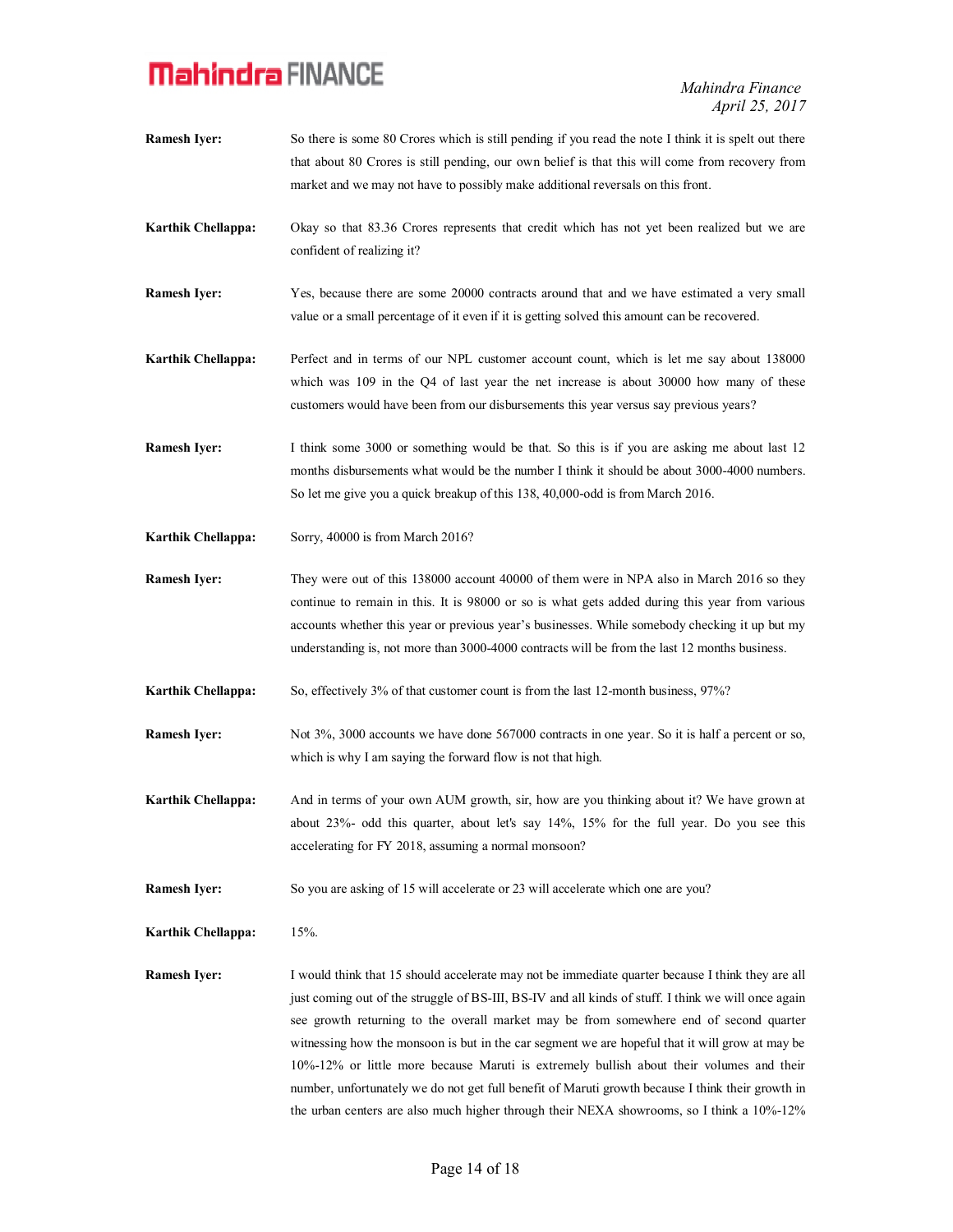growth looks more reasonable as we talk, reaching to 15 mid-year and going back to 20 plus as we cross the bridge, if monsoon is good, festival is good and no shocks come like demonetisation.

- **Karthik Chellappa:** Sir, I just want to confirm one data point, which you mentioned earlier in the call. You said when you break up the NPA between M&M and non-M&M is about 50-50, which more or less mirrors your AUM?
- **Ramesh Iyer:** I said I do not have the number. I said when the book is 45-55, my expectation is also NPA number will be around that but definitely I can confirm that it is not going to be 100% of the asset is Mahindra or 100% is non-Mahindra, but I must confirm to you that we do not extend any special favour or any concession to Mahindra product. We are not pushed or forced to do any Mahindra vehicle at the cost of quality and therefore we do not expect the behavior of product NPA to be different, it, for us it is a geographical NPA.

**Karthik Chellappa:** Perfect. Thank you very much Sir and wish you all the best.

**Moderator:** Thank you. The next question is from the line of Anita Rangan from HSBC. Please go ahead.

- **Anita Rangan:** Hi good evening. What I wanted to understand was your overall customer profile is very rural and farmer-centric and we always keep talking about monsoons and all. But if I look at your asset class, it is a very diversified and tractors forms a very small proportion, not small, but 17% is not significantly large. So, therefore, why is like a monsoon, a big driver of your NPAs? So therefore what I want to understand is, NPA largely coming from the tractor segment?
- **Ramesh Iyer:** No, please understand that it is not asset based, it is third time in this call I am repeating. Our NPA is not asset based, it is geography based and the fundamental cash flow of these customers who acquire any asset is a farm cash flow not necessarily he should be a tractor owner. And the entire rural cash flow sentiments are farm driven while they are not only farm dependent. And therefore if the monsoon is weak, irrespective of the fact whether you have a car whether you have a LCV whether you have a truck or whether you have a tractor there will be delay in installment that is one. Second is, normally they store their money for the season which is for buying seeds, fertilizer, labour etc., for ploughing and therefore there is a cash diversion which happens between June to August and then once the harvest comes in November, we get the money back so historically we will always have the first two quarters weaker than the next two quarters of the year but no customer including farmer I must tell you is only farm dependent but sentiments are farm dependent, if the crop does not do well if the cash flows from farm get delayed or does not come in, you will find these customers delaying their installment not because they do not earn from the other vehicle they just store money for future.

**Anita Rangan:** But is it like, say, I am just seeing like 53% of your portfolio is UVs and cars.

**Ramesh Iyer:** But where are these customers they are all in rural India, we are not financing rural in urban centers we are not financing cars in urban center.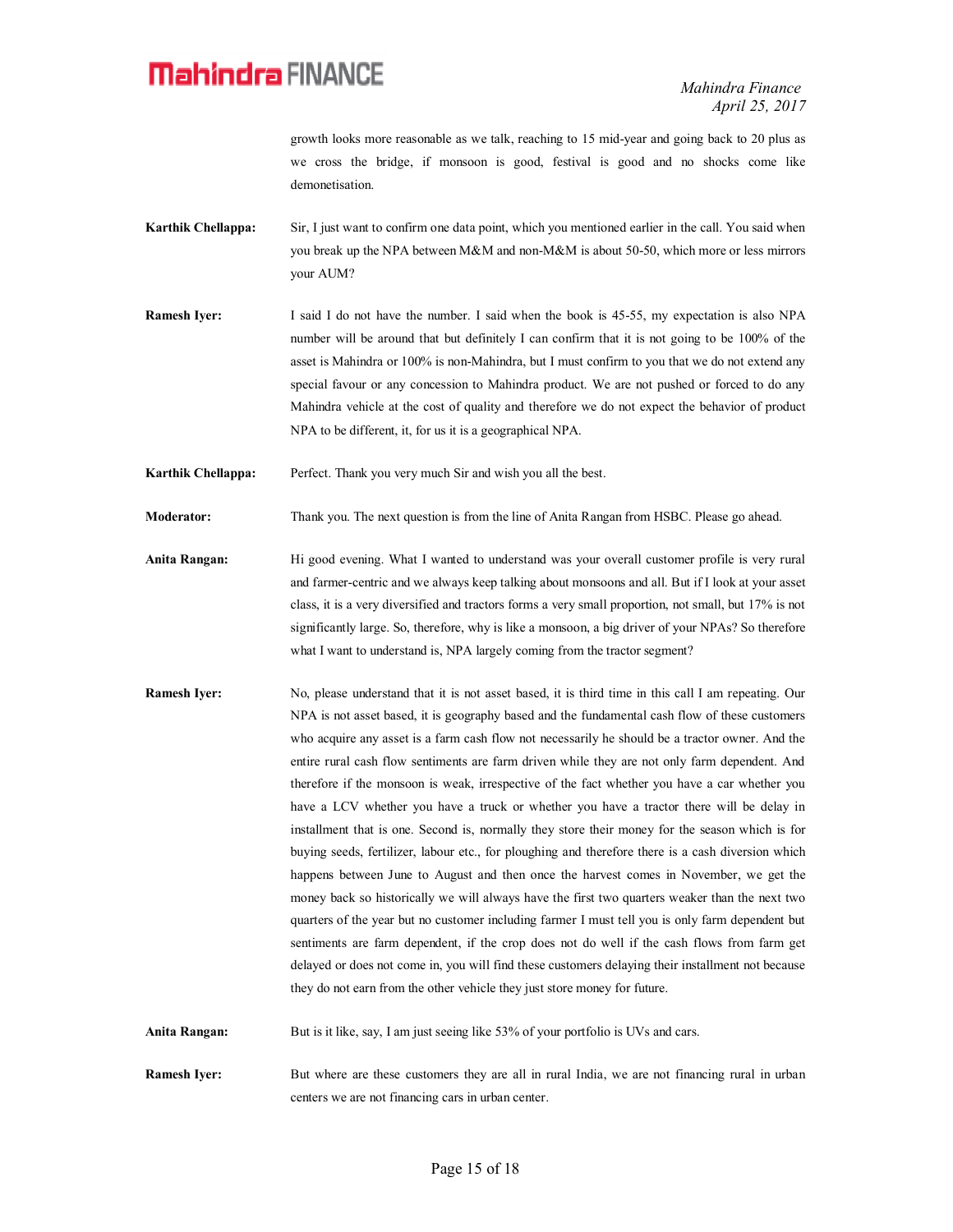- **Anita Rangan:** So even if they are buying like a UV or a car for personal consumption, the income is driven from the farm incomes, is what you are telling?
- **Ramesh Iyer:** The payment of installment will come from the farm cash flow because that is one of their stable cash flow. Most of our customers are earn and pay customers so the UV also earns but if the farm does not have enough cash flow the UV money gets used for every other purpose and therefore the installment suffers. So there has to be more than one stream of cash flow to these customers so therefore one of the more stable stream is farm cash flow and when that suffers everything else suffers there.
- **Anita Rangan:** And what would your collection efficiency be in this quarter?
- **Ramesh Iyer:** 103% this quarter, specific March was some 117%.
- **Anita Rangan:** And what is the normal collection efficiency in the next quarter?
- **Ramesh Iyer:** I think weakest normally for us in the past historically has been April somewhere between 77 and 85-87 types and the next worst month in a year normally is October in festival season and when the harvest has still not come in, otherwise it hovers between 91 and 93 types.
- **Anita Rangan:** Just one last question, I mean, typically your opex was like well under control up to FY2015. What was the reason for opex to like going up significantly in FY2016 and FY2017?
- **Ramesh Iyer:** No, opex going up is a productivity drop, like we grow 6% business with the same cost we can grow 20%, no sooner we reach again 20%-25% growth, you will see this looking attractive.
- **Anita Rangan:** So is this more because more efforts were deployed on collections and so on?
- **Ramesh Iyer:** One is more effort deployed on collections but less outcome of the efforts put in both in collection as well as in business.
- **Dinesh Prajapati:** Plus there was a reorganization of structure.
- **Ramesh Iyer:** So some people addition would have happened as well.
- **Anita Rangan:** Thank you and all the best.
- **Moderator:** Thank you. The next question is from the line of Adarsh Parasrampuria from Nomura Securities. Please go ahead.
- **Adarsh Parasrampuria:** Just if you can talk a little bit about the states and performance about how have you seen recovery panning out, which is still lagging your expectations a little bit more?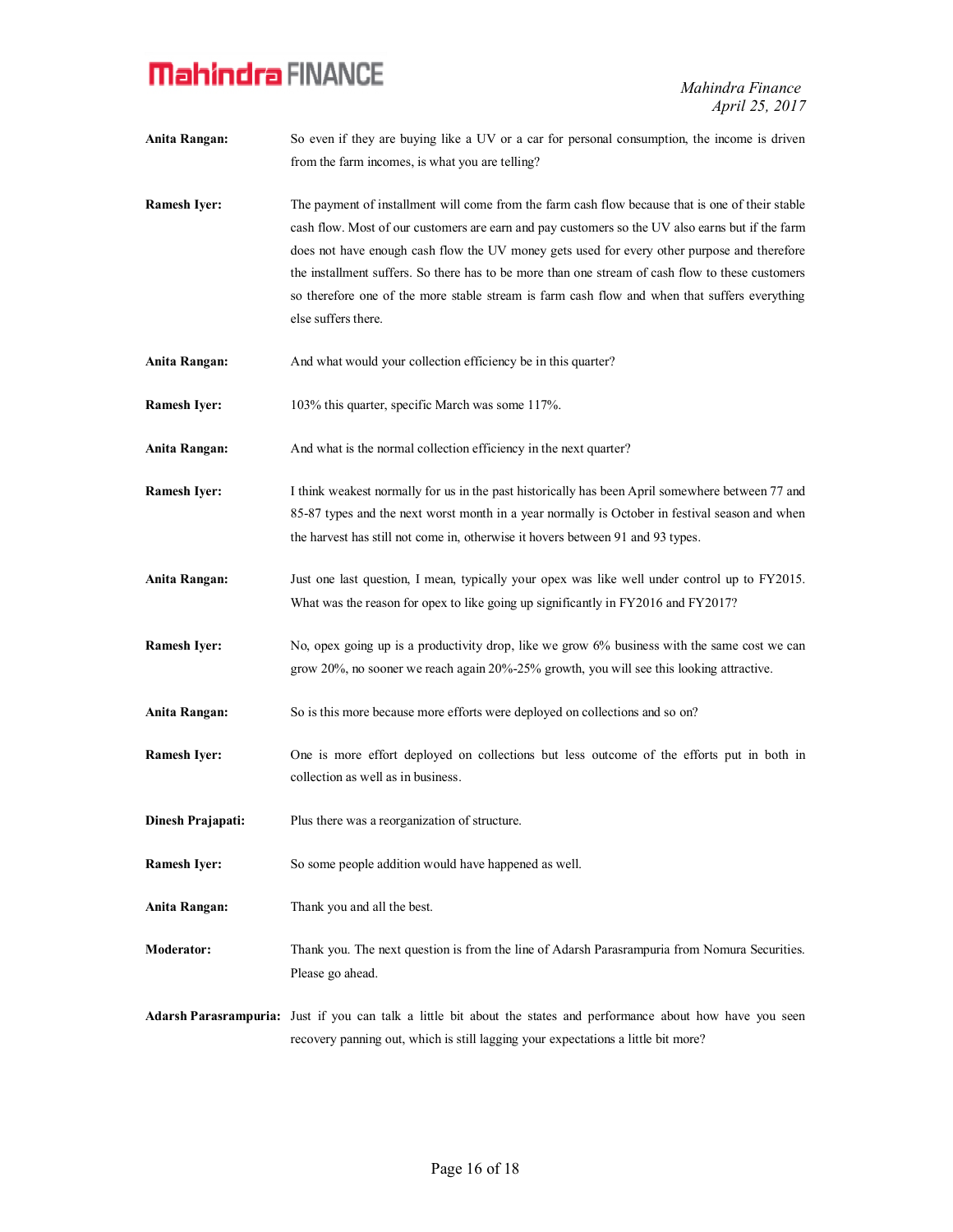*Mahindra Finance April 25, 2017*

**Ramesh Iyer:** Except Karnataka and to some extent Tamil Nadu, I think in almost all the states we have seen the recovery and drop of NPA inline with the overall organization number. Is that the answer you are looking for?

**Adarsh Parasrampuria:** Yes, but anything specific to Karnataka and Tamil Nadu.

- **Ramesh Iver:** Karnataka again monsoons were weak and mining which is the other economic driver has been very, very low to nothing and as far as Tamil Nadu is concerned, I think while last year monsoon was good sentiments have got weak with this year monsoon not being as good but I think even political instability causing some concern with activity in many of these areas and locations.
- **Adarsh Parasrampuria:** So the second question was again on cost. We agree that on an asset base the cost looks high. But absolute inflation if you can just talk about the absolute inflation seen this year versus last year and even in the last two years, I think the last question was similar, but I think we are not looking at cost to asset, but more the absolute cost inflation that we did see?
- **Ramesh Iyer:** I think if you look at our major cost per se other than people is, let us say the variable cost related to people which is why I keep saying about the growth and the volumes and all that but on an absolute people basis we had two cost we had an overall increment of about 12% and I think volume increase was about 6% cost.
- **Adarsh Parasrampuria:** And, generally, the increments or the variable structures that we may have, is more based on sourcing of volume, which was good this year in terms of disbursement?
- **Ramesh Iyer:** No, people do not turn too much on just disbursement, they have to have an overall parameter of collections, repossession, disposal, disposal losses so there are various parameters for different sets of people, but the percentage of that variability could depend upon someone who is a business head will have a higher percentage for business but he will definitely have a decent percentage for the first 12 months of recovery from the business that he does.
- **Adarsh Parasrampuria:** So, is it safe to say that you had like a 12% employee cost increase, because of the average per employee cost? Will this number be substantially low, because this year you had decent disbursement and this year there were lower NPAs from the existing, this year's disbursement? So next year, this should not grow, is that what you are trying to indicate?
- **Ramesh Iyer:** What should not increase? Number of people?

**Adarsh Parasrampuria:** No, no, more the 12% per employee cost?

**Ramesh Iyer:** We are not one of the best paying companies so there will always be a pressure on how do you rationalize their remuneration both, little fixed and little variable portion, so if we give a 10% increment, may be 7% will be fixed, 3% will be variable, but it cannot be that there is no increment kind of a situation but on account of substantial addition to people increase, may not happen and the same cost may produce better result in terms of volume and revenue.